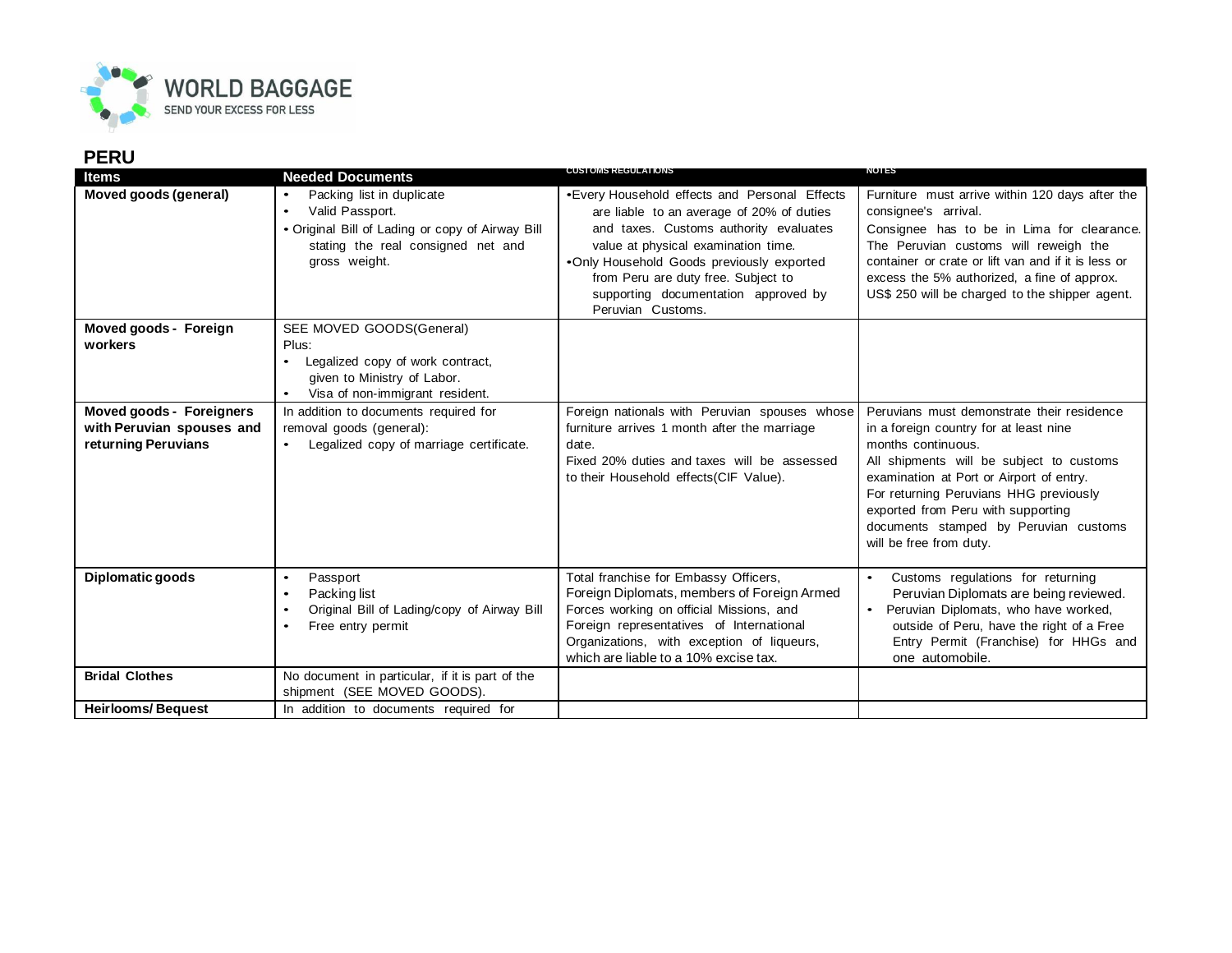

| ltems                                  | <b>Needed Documents</b>                                                                                                                                             | <b>CUSTOMS REGULATIONS</b>                                                                                                                                                                                                                                                                                                                                                                                                                                                                                       | <b>NOTES</b>                                                                                                                                                                                                                  |
|----------------------------------------|---------------------------------------------------------------------------------------------------------------------------------------------------------------------|------------------------------------------------------------------------------------------------------------------------------------------------------------------------------------------------------------------------------------------------------------------------------------------------------------------------------------------------------------------------------------------------------------------------------------------------------------------------------------------------------------------|-------------------------------------------------------------------------------------------------------------------------------------------------------------------------------------------------------------------------------|
|                                        | removal goods:<br>•A copy of the Will made by the Peruvian<br>Consulate at the point of departure.<br>• Packing list in duplicate(also issued by<br>the Consulate). |                                                                                                                                                                                                                                                                                                                                                                                                                                                                                                                  |                                                                                                                                                                                                                               |
| Household effects and<br>new furniture | No document in particular, if it is part of the<br>shipment (present the same documents as<br>in removal goods).                                                    |                                                                                                                                                                                                                                                                                                                                                                                                                                                                                                                  |                                                                                                                                                                                                                               |
| <b>Antiquity and Artwork</b>           | If part of shipment, same as Removal<br>goods, plus original purchase invoice.                                                                                      |                                                                                                                                                                                                                                                                                                                                                                                                                                                                                                                  |                                                                                                                                                                                                                               |
| Valued metal articles                  | If part of the shipment, same as removal<br>goods.                                                                                                                  |                                                                                                                                                                                                                                                                                                                                                                                                                                                                                                                  | It is suggested that jewels, and small<br>articles, be carried with hand luggage for<br>greater security.                                                                                                                     |
| <b>Household devices</b>               | SEE VALUED METAL ARTICLES                                                                                                                                           |                                                                                                                                                                                                                                                                                                                                                                                                                                                                                                                  |                                                                                                                                                                                                                               |
| <b>Electrical appliances</b>           | SEE VALUED METAL ARTICLES                                                                                                                                           |                                                                                                                                                                                                                                                                                                                                                                                                                                                                                                                  |                                                                                                                                                                                                                               |
| <b>Presents</b>                        | SEE VALUED METAL ARTICLES                                                                                                                                           |                                                                                                                                                                                                                                                                                                                                                                                                                                                                                                                  |                                                                                                                                                                                                                               |
| Carpets                                | No documents in particular, if part of the<br>shipment, same as removal goods.                                                                                      |                                                                                                                                                                                                                                                                                                                                                                                                                                                                                                                  |                                                                                                                                                                                                                               |
| <b>Motor vehicles</b>                  | • Free entry permit (if diplomat).<br>Proof of Purchase<br>Original Bill of Lading/copy of Airway Bill<br>Proof of Ownership<br>Certificate of inspection at origin | •Foreign or Peruvian Diplomats' vehicles<br>with engines up to 2.000cc are duty free,<br>but must be at least 1 year old. Vehicles<br>with larger engines are subject to normal<br>duties.<br>Duty on used cars is71.81% of CIF value.<br>$\bullet$<br>Duty on new cars is 45.38% of CIF value.<br>$\bullet$<br>• Import of used cars older than 5 years is<br>not allowed.<br>• Cars won't have frontal, lateral or back<br>shocks.<br>•The emission of the carbone monoxide<br>should not exceed 9% in volume. | •A certificate of inspection at origin is<br>necessary. An international surveillance<br>company such as SGS, SSI, or Bureau<br>veritas made this document.<br>•The Certificate of Inspection is not<br>needed for diplomats. |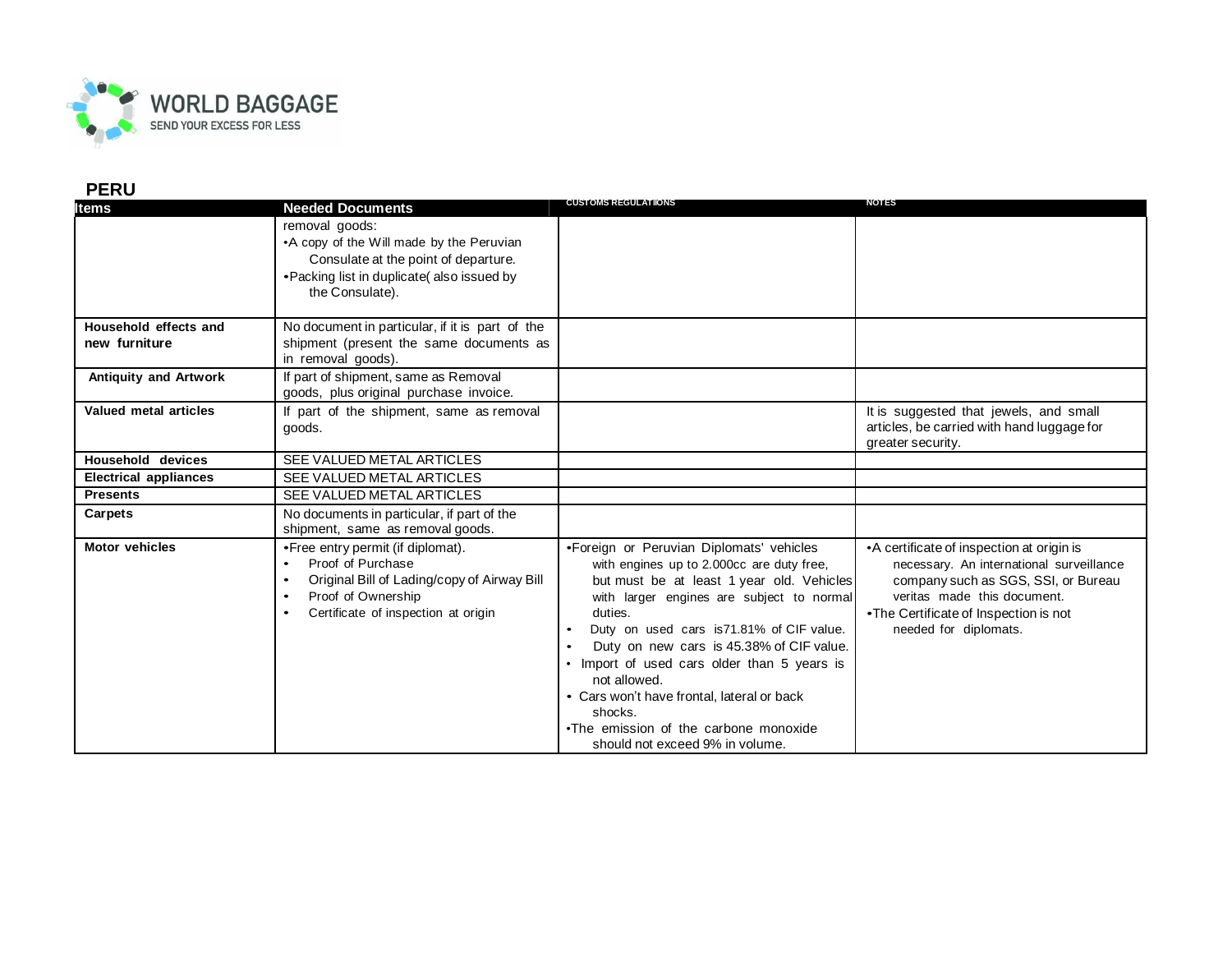

| Items                                             | <b>Needed Documents</b>                                                                                               | <b>CUSTOMS REGULATIONS</b>                                                                                                                                                                                                                                      | NOTES                                                                                                                                                                                                                                                                                                                                                     |
|---------------------------------------------------|-----------------------------------------------------------------------------------------------------------------------|-----------------------------------------------------------------------------------------------------------------------------------------------------------------------------------------------------------------------------------------------------------------|-----------------------------------------------------------------------------------------------------------------------------------------------------------------------------------------------------------------------------------------------------------------------------------------------------------------------------------------------------------|
| Other vehicles (bicycles, water<br>vehicles)      | Proof of Purchase<br>Ocean Bill of Lading                                                                             | .If it belongs to a registered sports club, the<br>Peruvian Sports Institute (Instituto Peruano<br>de Deporte) will arrange or assist in the<br>effort to obtain a tax exemption.<br>•If this is not the case, the respective taxes<br>must be paid at Customs. | • Any bicycles that were included in the<br>shipment of household goods should not<br>be included in this category. The<br>documents should indicate the number<br>of bicycles included.<br>•If the vehicle has value higher than US\$<br>2,000.00 it is also mandatory to obtain<br>the certificate of inspection mentioned<br>above for motor vehicles. |
| Machines, appliances, spare<br>pieces             | Insurance letter.<br>Original purchase invoice.<br>$\bullet$<br>Ocean Bill of Lading/ Airway Bill                     | The articles are liable to the payment of taxes<br>according to the law.                                                                                                                                                                                        | If the machine, etc., has value higher than<br>US\$ 2,000.00 it is also mandatory to obtain<br>the certificate of inspection mentioned above<br>for motor vehicle.                                                                                                                                                                                        |
| Wine                                              | SEE MOVED GOODS - provided that it is<br>in small amounts.                                                            |                                                                                                                                                                                                                                                                 |                                                                                                                                                                                                                                                                                                                                                           |
| Liquor                                            | If part of the shipment, SEE MOVED<br>GOODS, but only if in small amounts.                                            | All liqueurs are subject to excise tax at rate of<br>10% (commercial or diplomatic).                                                                                                                                                                            |                                                                                                                                                                                                                                                                                                                                                           |
| <b>Canned foods and foodstuff</b>                 | If part of shipment, SEE MOVED GOODS.                                                                                 |                                                                                                                                                                                                                                                                 |                                                                                                                                                                                                                                                                                                                                                           |
| Arms, munitions,<br>dangerous items               | • Authorization made by the Ministry of<br>Interior.<br>Proof of Purchase<br>Unexpired shooting license.<br>$\bullet$ | Must pay taxes established by law.                                                                                                                                                                                                                              | A special permit from "Discamec" should be<br>requested before the arrival of the goods.                                                                                                                                                                                                                                                                  |
| <b>Medications, Narcotics and</b><br><b>Drugs</b> | If part of the shipment, SEE MOVED<br>GOODS                                                                           | Respective Medical prescriptions must be<br>presented if requested by Customs Authorities.                                                                                                                                                                      |                                                                                                                                                                                                                                                                                                                                                           |
| Plant                                             | Purchase Invoice<br>Phytosanitary Certificate<br>Ocean Bill of Lading/ Airway Bill                                    | Certificate must be obtained before the arrival of<br>the shipment, in the IV Food Zone of the<br>Ministry of Agriculture (IV Zona de Alimentacion<br>del Ministerio de Agriculture).                                                                           |                                                                                                                                                                                                                                                                                                                                                           |
| <b>Cats and dogs</b>                              | Animal Sanitation Certificate<br>$\bullet$<br>Proof of Origin<br>Ocean Bill of Lading/ Airway Bill                    | If it is a family pet, only the animal sanitation<br>certificate and the rabies vaccination and health<br>certificates must be presented.                                                                                                                       | Recommendation to bring them as<br>accompanied baggage.                                                                                                                                                                                                                                                                                                   |
| Other animals                                     | SEE CATS AND DOGS                                                                                                     |                                                                                                                                                                                                                                                                 |                                                                                                                                                                                                                                                                                                                                                           |